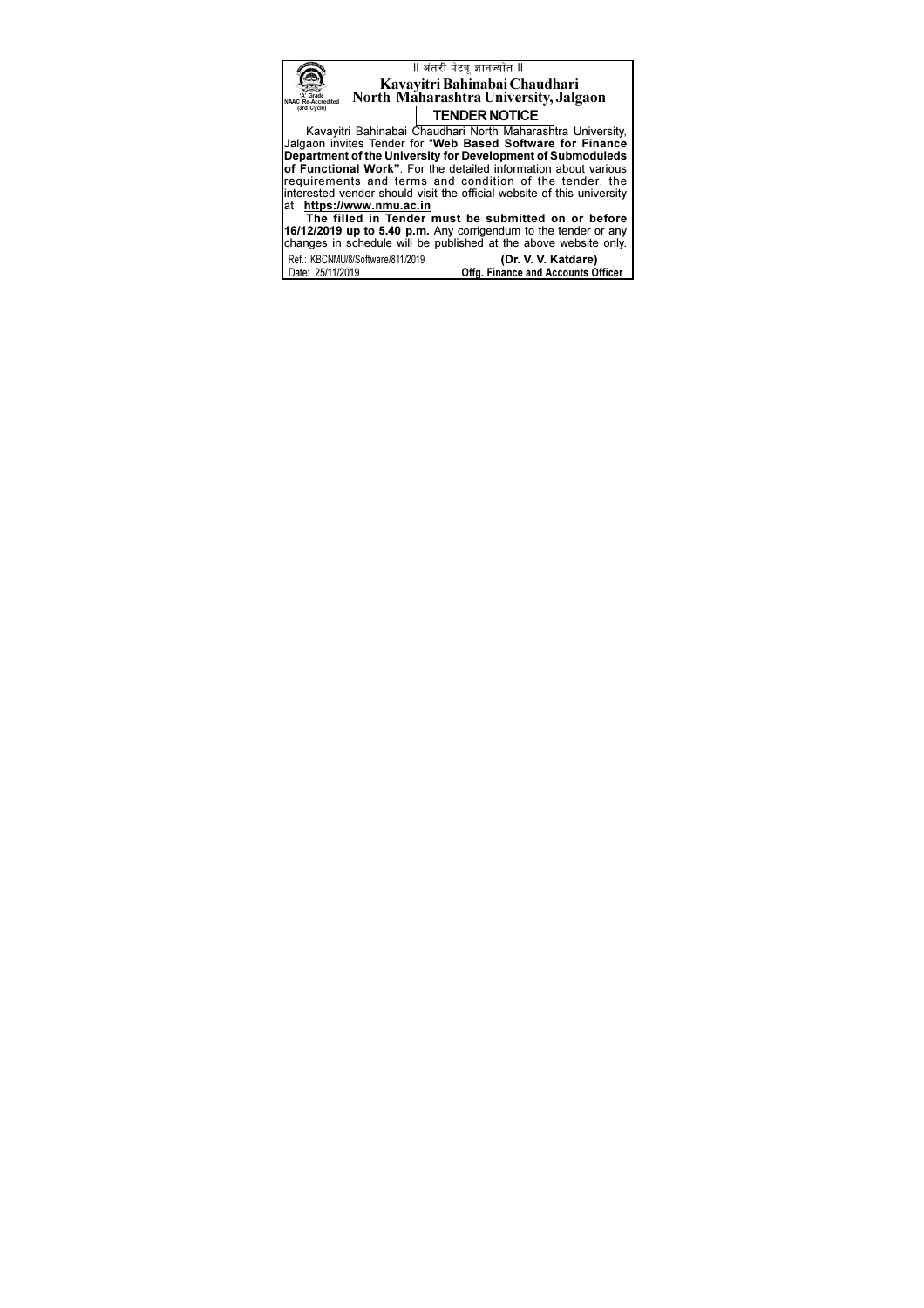

 $\parallel$  अंतरी पेटव ज्ञानज्योत  $\parallel$ कवयित्री बहिणाबाई चौधरी उत्तर महाराष्ट्र विद्यापीठ, जळगाव  **Kavayitri Bahinabai Chaudhari North Maharashtra University,Jalgaon.** 

<u>वित्त विभाग</u>

**Tel. No. (0257) 2257489 Fax No. (0257) 2258406** 

**TENDER DOCUMENTS FOR SUPPLY OF** Web Based Software for Finance Department of the University for Development of Sub modules of Functional Work **(like Stock Verification, Budgetory Control, Procurement Systems, Loans & Advances Scheduling, Fees Collection, Grant Mgt., TADA Online Payment, Meeting Mgt., etc)**

 **REF :- KBCNMU/8/ Software /811/ 2019** 

**FOR MORE DETAILS VISIT THE PORTAL OF www.nmu.ac.in**

 **(Total Pages 01 to 06 )** 

**Last Date for Submission of Tender : 16/12/2019**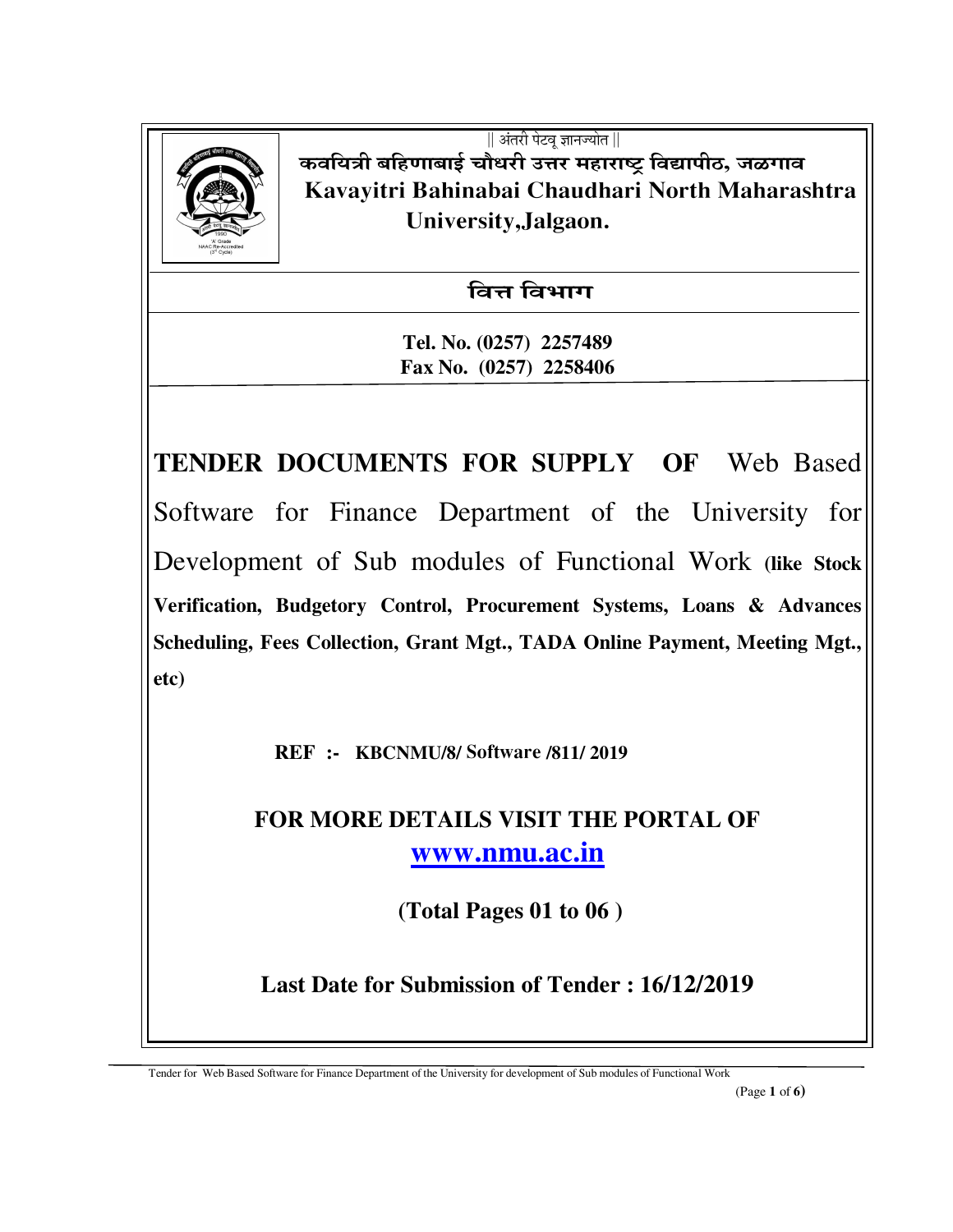|        | $PART-I$<br>(DETAILS OF THE TENDERER)                                                                                                                   |                                             |
|--------|---------------------------------------------------------------------------------------------------------------------------------------------------------|---------------------------------------------|
| 1)     | Name of the Supplier/Firm/Company                                                                                                                       |                                             |
| 2)     | Mailing address                                                                                                                                         |                                             |
| 3)     | Telephone/Email/ Fax Numbers                                                                                                                            |                                             |
| 4)     | Constitution of the Company/Propritory:<br>Partnership Firm/Pvt./Public Ltd. Co.                                                                        |                                             |
| 5)     | Experience in business                                                                                                                                  |                                             |
| $6)*$  | Income tax return for last three<br>Financial years<br>$(2016-17,2017-18,2018-19)$                                                                      |                                             |
| $7) *$ | Shop Act. Registration No.                                                                                                                              |                                             |
| $8) *$ | GST Registration No.                                                                                                                                    |                                             |
| $9)*$  | PAN No.                                                                                                                                                 |                                             |
|        | 10) * Statement of Accounts (i.e. Trading, Profit and loss-:<br>Account and Balance Sheet) from last three<br>financial years-(2016-17,2017-18,2018-19) |                                             |
| 11)    | Details of Earnest Money &<br>Cost of Tender<br>(D.D.No. & Date)                                                                                        |                                             |
| 12)    | * Name of the company of which<br>you are authorized dealer etc.<br>(attested copy of certificate of authorized<br>dealership must be enclosed)         |                                             |
|        | (For the items marked (*) relevant documents must be enclosed with<br>part - I.)                                                                        |                                             |
|        |                                                                                                                                                         | <b>Signature &amp; Seal of the Tenderer</b> |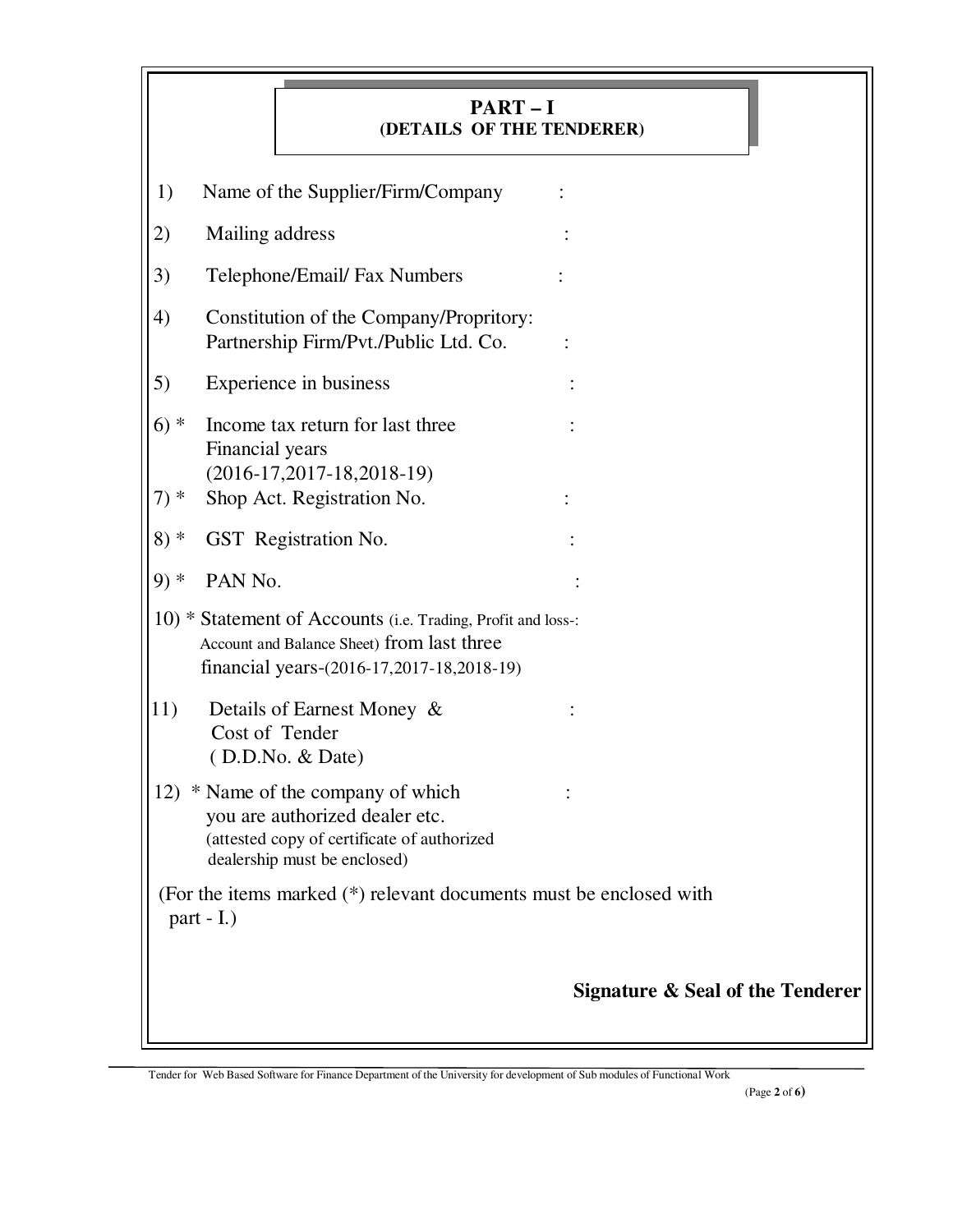

|| अंतरी पेटवू ज्ञानज्योत ||  $\mathscr{L}(\mathbb{R}^d)$  किञयित्री बहिणाबाई चौधरी उत्तर महाराष्ट्र विद्यापीठ, जळगाव **Kavayitri Bahinabai Chaudhari North Maharashtra University, Jalgaon.** 

## **Part-II**

#### **Technical, General and Commercial Conditions of the tender:**

- 1) The tender for Web Based Software for Finance Department of the University for development of Sub modules of Functional Work **(like Stock Verification, Budgetory Control, Procurement Systems, Loans & Advances Scheduling, Fees Collection, Grant Mgt., TADA Online Payment, Meeting Mgt., etc)** from manufacturer authorised distributor and dealers.
- **2) EARNEST MONEY DEPOSIT** :- Vendors are required to submit a Demand Draft of Nationalized Bank of Rs. 5,000/- (Rupees- Five Thousand Only) as Earnest Money Deposit along with the tender. The Demand Draft must be drawn in favour of **Finance and Accounts officer, K.B.C.N.M.U.,Jalgaon'.** In addition to Earnest Money Deposit Vendor is required to give a demand draft of Rs.1000**/-** (Rupees One Thousand only) towards the cost of tender (non-refundable) along with the tender. Offers made without E.M.D. & Cost of Tender will be rejected. If the tenderer, whose tender is accepted, refuses to accept the order, the amount of E.M.D. will be forfeited.
- 3) Payment : 100% payment after satisfactory supply and Installation within 30 days from the date of receipt of report.
- **4) Delivery, Installation Period**:- 15 days from the date of receipt of purchase order.
- **5) Terms of Delivery** : F.O.R. K.B.C.N.M.U., Jalgaon.
- 6) **Security Deposit** : The successful tenderer will have to give security deposit to the extent of 5% of total order value. The amount of security deposit with out any interest thereon will be returned to the tender after satisfactory completion of order. The amount of Security deposit will be forfeited in case of successful bidder refuses/fail to execute the order within stipulated period.
- 7) **Performance Bank Gurantee**:- The successful bidder will have to submit the PBG amount equivalent to 5% of total value of invoice for the period of 60 days beyond warranty period. The same must be submitted along with the invoice.
- 8) Rates mentioned in commercial bid must be inclusive of GST.
- 9) Tender offer must be valid for a period of 120 days after the date of opening of tender. Any offer failing short of the validity period is liable for rejection.
- 10) All disputes are subject to Jalgaon Jurisdiction.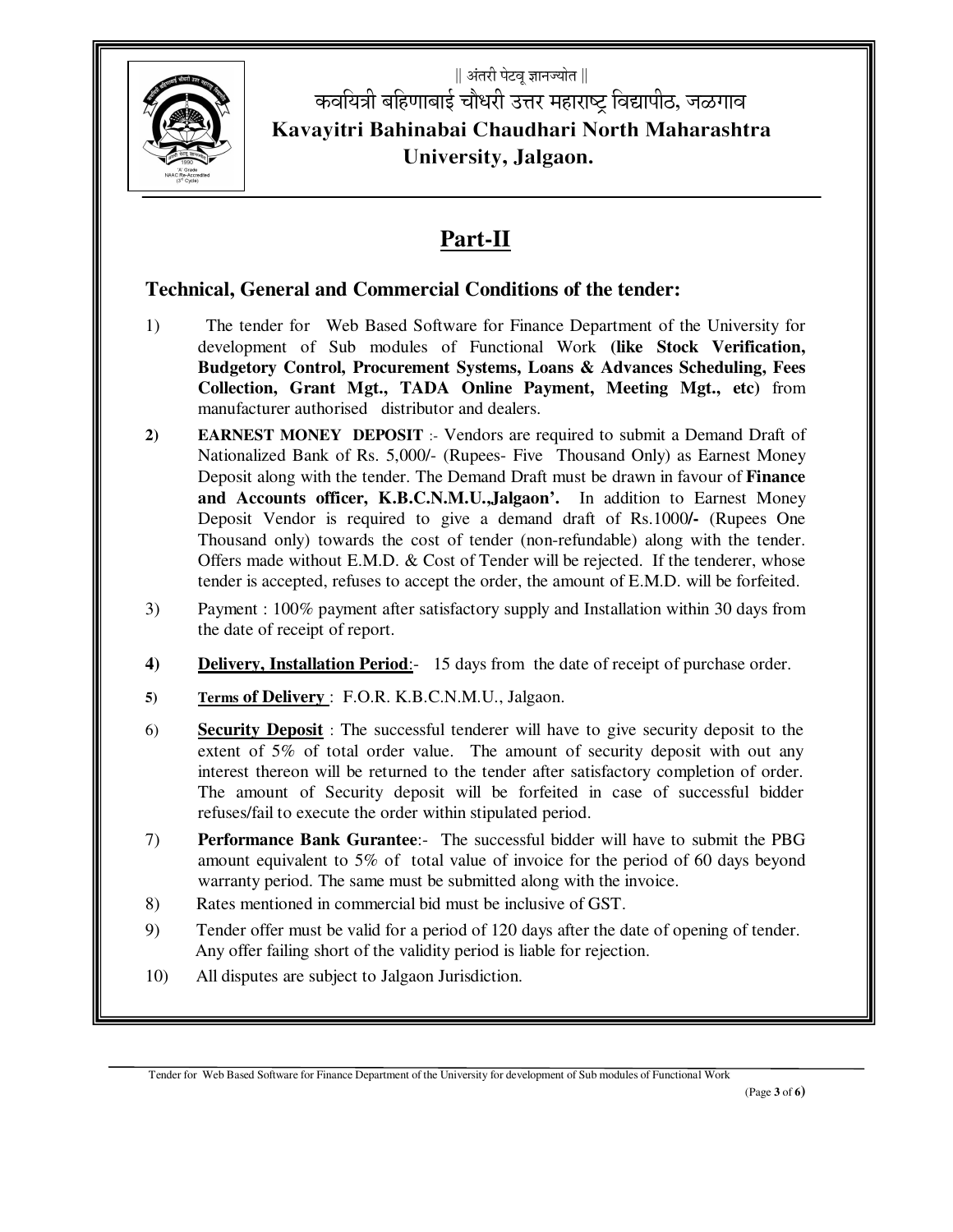- 11) Tender is being called in two envelopes system. i.e. the technical bid and commercial bid. The technical bid comprises part-I details of the tenderer, Part-II Technical bid and Part III general and commercial conditions of the tender The Commercial bids comprises Part IV. The tenderer has to submit both the bids in separate envelopes.
- 12) The Tenderer must submit his offer in two separate envelopes A-B envelope-A will contain part I, II, III and Envelope –B will contain part IV both the envelopes must be super cried as " **TENDER FOR WEB BASED SOFTWARE FOR FINANCE DEPARTMENT OF THE UNIVERSITY FOR DEVELOPMENT OF SUB MODULES OF FUNCTIONAL WORK."**
- 13) The University reserves the right to accept or reject any or all the tenders from any or all the parties without assigning reason thereof.
- 14) Tender offer should be complete in all respect and as per the format as prescribed by the university. Incomplete offers would not be entertained.
- 15) Copies of shop Act Registration,GST & PAN CArd Registration etc. should be enclosed along with part-I
- 16) The University reserves the right to delete/ increase/ decrease items from the schedule of requirement specified in the tender.
- 17) The University reserves the right to accept or reject all or any tender without assigning any reason whatsoever.
- 18) Tender received after due date and time will not be considered whatever may be the reason therefore. In case tender are sent by post / speed post courier etc.It shall be responsibility of the tenderer to ensure that they are received before due date and closing office hours.
- 19) The rates without any corrections or overwriting should be quoted for each individual item separately. Any overwriting or rewriting should be duly countersigned.
- 20) The decision of the University regarding this will be final and shall be binding on tenderer. The University reserves the right to accept or reject the entire tender.
- 21) The Venders black listed by the University are not eligible for submiting the tender. If they do so there tender will not be considered.
- 22) The last date for submission of tender shall be **16/12/2019** upoto 17.00 hrs.

Place :- Jalgaon. **(V. V. Katdare )** Date :- 25/11/2019 **Offg. Finance & Accounts Officer**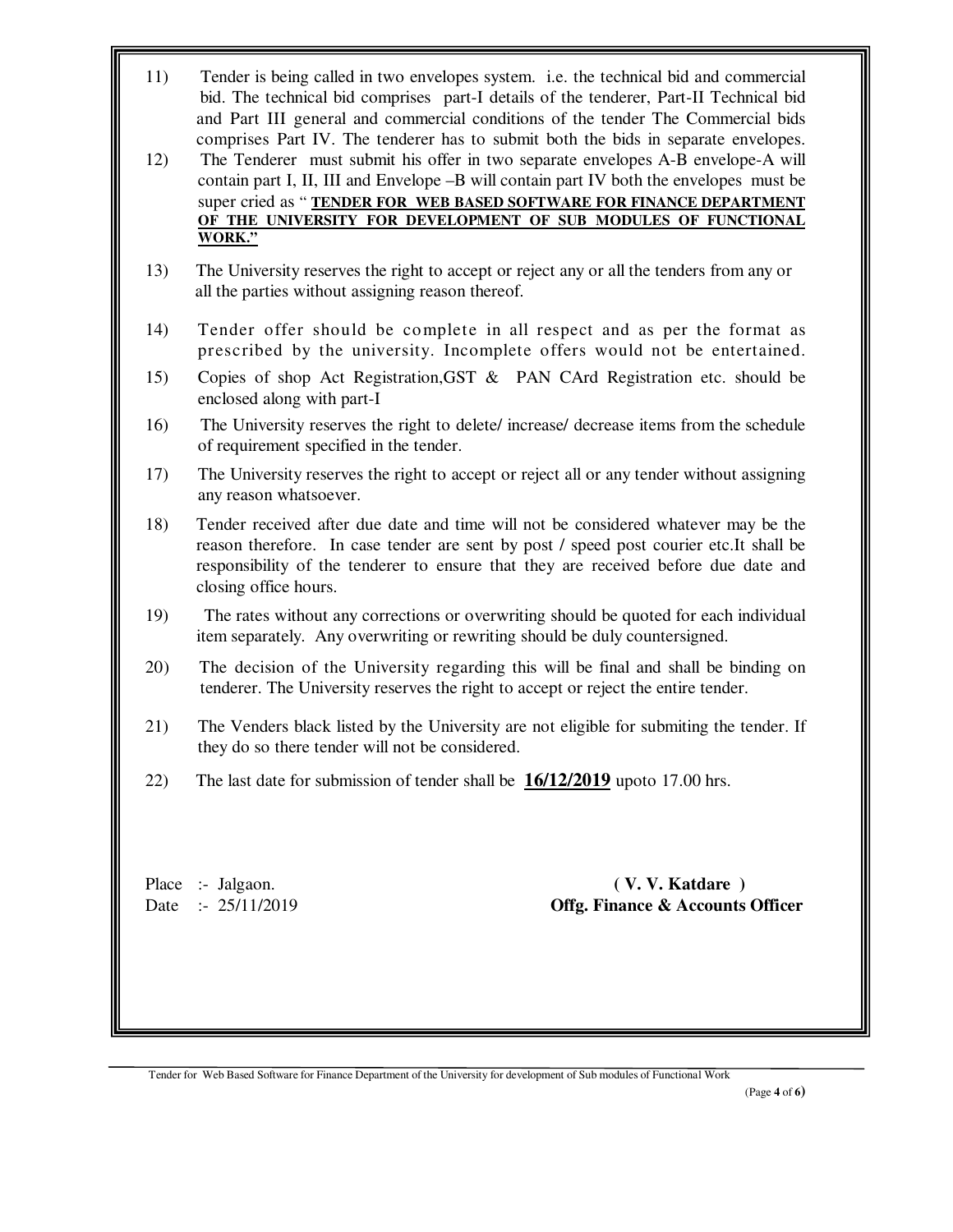

|| अंतरी पेटवू ज्ञानज्योत || कवयित्री बहिणाबाई चौधरी उत्तर महाराष्ट्र विद्यापीठ, जळगाव Kavayitri Bahinabai Chaudhari North Maharashtra University, Jalgaon

## **Technical Bid**

# **Tender Part-III**

### Web Based Software for Finance Department of the University for development of Sub modules of Functional Work

| Sr.<br>No.   | <b>Description of Material / Item/ Work</b>                             |  |  |  |
|--------------|-------------------------------------------------------------------------|--|--|--|
| $\mathbf{1}$ | Web Based Software for Finance Department of the University for         |  |  |  |
|              | Development of Sub modules of Functional Work (like Stock Verification, |  |  |  |
|              | Budgetory Control, Procurement Systems, Loans & Advances Scheduling,    |  |  |  |
|              | Fees Collection, Grant Mgt., TADA Online Payment, Meeting Mgt., etc)    |  |  |  |
|              |                                                                         |  |  |  |
|              |                                                                         |  |  |  |
|              |                                                                         |  |  |  |
|              |                                                                         |  |  |  |
|              |                                                                         |  |  |  |
|              |                                                                         |  |  |  |
|              |                                                                         |  |  |  |
|              |                                                                         |  |  |  |
|              |                                                                         |  |  |  |
|              | Signature $\&$ seal of the tenderer.                                    |  |  |  |